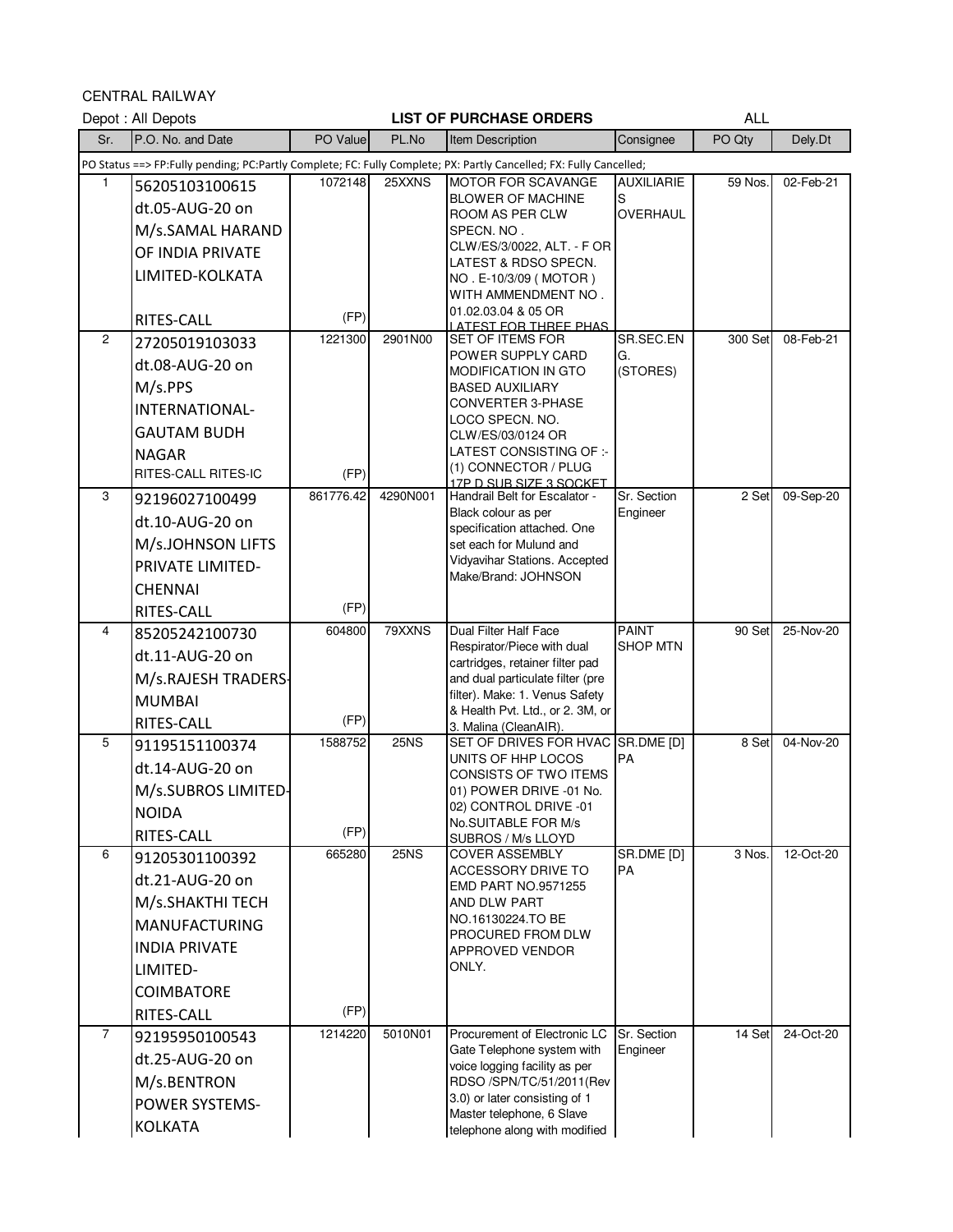|    | RITES-CALL              | (FP)      |         | su                                                             |                                   |          |           |
|----|-------------------------|-----------|---------|----------------------------------------------------------------|-----------------------------------|----------|-----------|
| 8  | 56205158100674          | 1250151   | 25XXN01 | Set of spares for Knorr-                                       | SSE(TRS/T                         | 1 Set    | 21-Oct-21 |
|    | dt.26-AUG-20 on         |           |         | Bremse make oil free<br>compressor Model No VV270-             | M)BSL                             |          |           |
|    | M/s.KNORR-BREMSE        |           |         | T for conditional                                              |                                   |          |           |
|    | INDIA PVT. LTD.-        |           |         | replacement.One set consists                                   |                                   |          |           |
|    | PALWAL                  |           |         | of 20 items, 90 Nos as per<br>Annexure A. ACCEPTED: Set        |                                   |          |           |
|    | RITES-CALL              | (FP)      |         | of spares for Knorr-Bremse                                     |                                   |          |           |
| 9  | 26205002103193          | 1204308   | 27XXN1  | Set of IGBT V1-V6 OF U4, 2                                     | SR.DEE,                           | 180 Nos. | 27-Feb-21 |
|    | dt.27-AUG-20 on         |           |         | X 200A, 1200V, Make<br>Siemens Germany, Model No.              | <b>[TRS] KYN</b>                  |          |           |
|    | M/s.ARIHANT             |           |         | BSM - 150 GB 120 DN2 9737                                      |                                   |          |           |
|    | <b>ELECTRICALS-NEW</b>  |           |         | A6 or ACEC Part No. SP                                         |                                   |          |           |
|    | <b>DELHI</b>            |           |         | 2178 OR BSM 150 GB 120<br>DN2 of Infineon as per               |                                   |          |           |
|    | RITES-CALL              | (FP)      |         | Annexure 'A'. Make Infineon                                    |                                   |          |           |
| 10 | 54205112100093          | 513300    | 54NS    | <b>MS ANGLE SIZE</b>                                           | SSS                               | 10 MT    | 28-Sep-20 |
|    | dt.28-AUG-20 on         |           |         | 200X200X12MM X 5 MTR<br><b>LENGTH AND ABOVE</b>                | <b>TAMPLATE</b><br><b>SHOP MM</b> |          |           |
|    | M/s.NOVA OVERSEAS-      |           |         | CONFORMING TO IS:                                              |                                   |          |           |
|    | <b>MUMBAI</b>           |           |         | 2062/2011 E 250 GRADE                                          |                                   |          |           |
|    |                         |           |         | 'BR' (SEMI KILLED OR<br>KILLED)                                |                                   |          |           |
|    | RITES-CALL              | (FP)      |         |                                                                |                                   |          |           |
| 11 | 27205017102990          | 3690332   | 25XXN1  | Printed circuit board type:                                    | SR.DEE,                           | 50 Set   | 03-Feb-21 |
|    | dt.03-AUG-20 on         |           |         | URB 512 D15 as per<br>document No.                             | [TRS] KYN                         |          |           |
|    | M/s.ADVANCED RAIL       |           |         | 3EHL409319R002 or latest for                                   |                                   |          |           |
|    | <b>CONTROLS PRIVATE</b> |           |         | modification in 3-Phase                                        |                                   |          |           |
|    | LIMITED-BANGALORE       |           |         | locomotives (One set consists<br>of 01 item, consisting of 01  |                                   |          |           |
|    |                         |           |         | No.).                                                          |                                   |          |           |
|    | RITES-CALL              | (FP)      |         |                                                                |                                   |          |           |
| 12 | 48205291100624          | 536928.32 | 62NS    | SET of No-Skive type Parker                                    | CRANE                             | 1 Set    | 05-Dec-20 |
|    | dt.06-AUG-20 on         |           |         | make Hydraulic Hose End<br>fittings as per specified hose      | <b>REPAIR</b><br><b>SHOP PR</b>   |          |           |
|    | M/s.POWERFLEX           |           |         | type & working pressure in                                     |                                   |          |           |
|    | INDUSTRIES-MUMBAI       |           |         | Annexure A, for 1/2" ID NO-<br>SKIVE type hydraulic hoses      |                                   |          |           |
|    |                         |           |         | with temperature range from -                                  |                                   |          |           |
|    | RITES-CALL              | (FP)      |         | 40 Deg                                                         |                                   |          |           |
| 13 | 56205068100628          | 1068136   | 25XXNS  | SET OF LP CYLINDER LP                                          | <b>AUXILIARIE</b>                 | 1 Set    | 06-Aug-21 |
|    | dt.10-AUG-20 on         |           |         | PISTON ALONG WITH DISC IS<br>VALVES (LP & HP) FOR OIL OVERHAUL |                                   |          |           |
|    | M/s.KNORR BREMSE        |           |         | <b>FREE COMPRESSOR</b>                                         |                                   |          |           |
|    | <b>INDIA PVT LTD-</b>   |           |         | MODEL-VV270-T AS PER<br>ANNEXURE ATTACHED                      |                                   |          |           |
|    | PALWAL                  |           |         | <b>ACCEPTED: FIRMS OFFER</b>                                   |                                   |          |           |
|    | RITES-CALL              | (FP)      |         | " Set of spares for Knorr                                      |                                   |          |           |
| 14 | 92186658100497          | 1416000   | 40      | 16 Core X 2.5sq mm cable,                                      | SR.SE.TD.S                        | 6000 MTR | 28-Nov-20 |
|    | dt.10-AUG-20 on         |           |         | annealed bare copper<br>conductor PVC insulated                | S. KALYAN                         |          |           |
|    | M/s.SHIVPRIYA           |           |         | tinned copper braided PVC                                      |                                   |          |           |
|    | <b>CABLES PRIVATE</b>   |           |         | sheathed flexible cable 1100V                                  |                                   |          |           |
|    | LIMITED-ALWAR           |           |         | IS 1554 part-I/1988 or latest.<br>offer SPC make               |                                   |          |           |
|    | RITES-CALL              | (FP)      |         |                                                                |                                   |          |           |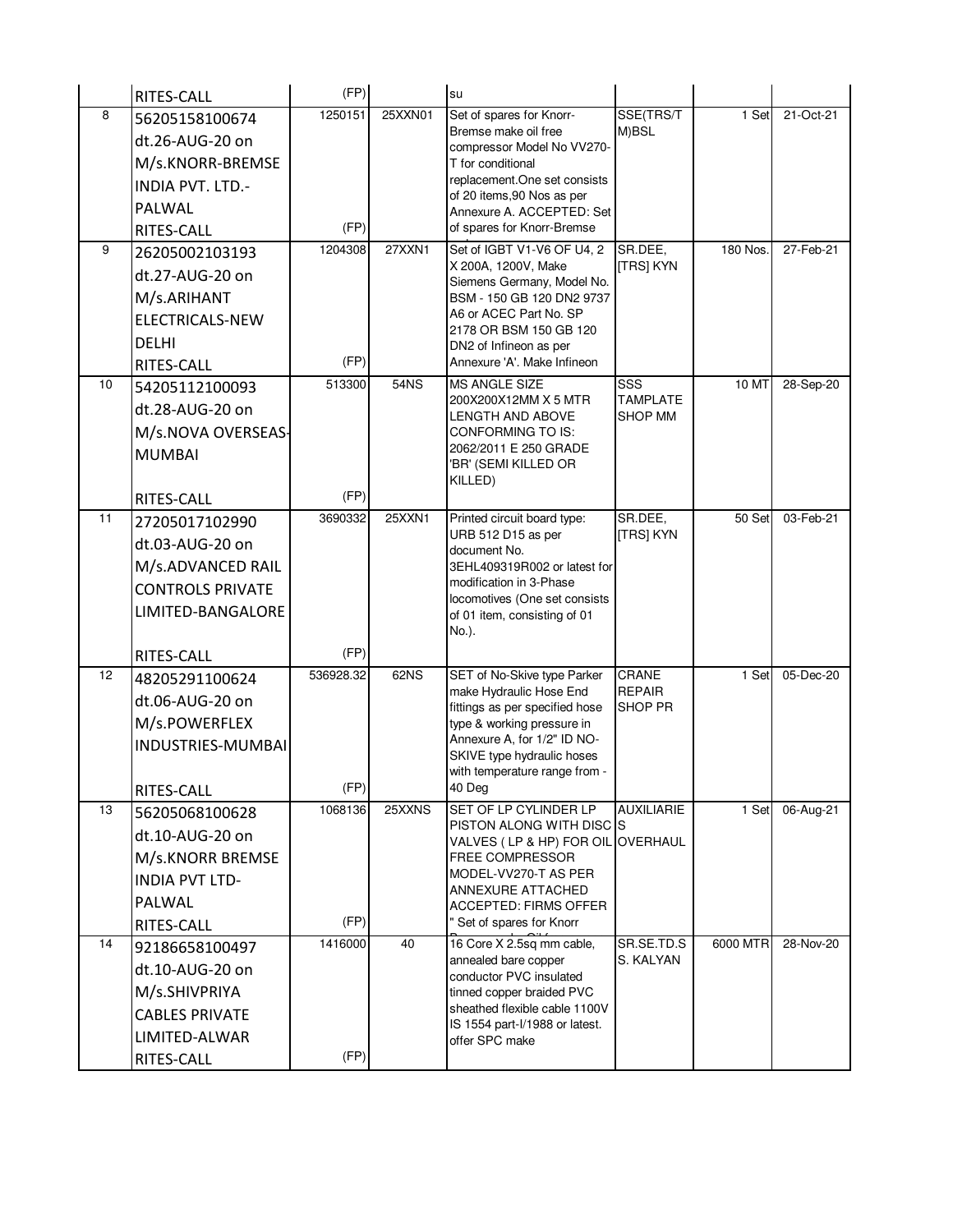| 15 | 56195863100633<br>dt.12-AUG-20 on | 1100715.8         | 25XXN01  | Set of spares for M/s AAL<br>make Static Inverter as per     | SSE(TRS/M<br>AINT)BSL   | 1 Set     | 10-Jan-21 |
|----|-----------------------------------|-------------------|----------|--------------------------------------------------------------|-------------------------|-----------|-----------|
|    | M/s.AUTOMETERS                    |                   |          | Annexure A (One set consists<br>of 8 items, 12 nos)          |                         |           |           |
|    | <b>ALLIANCE LTD-NOIDA</b>         |                   |          | <b>ACCEPTED: FIRMS OFFER</b>                                 |                         |           |           |
|    |                                   |                   |          | <b>MAKE ANNEXURE</b>                                         |                         |           |           |
|    | RITES-CALL RITES-IC               | (FP)              |          |                                                              |                         |           |           |
| 16 | 93205170100357                    | 1016820           | 9379N1   | Procurement of PPE kits for<br>the use at Divisional Railway | DMO BSL                 | 2000 Nos. | 06-Oct-20 |
|    | dt.17-AUG-20 on                   |                   |          | Hospital, Bhusawal                                           |                         |           |           |
|    | M/s.GEETAI                        |                   |          |                                                              |                         |           |           |
|    | <b>DISTRIBUTORS-</b>              |                   |          |                                                              |                         |           |           |
|    | Bhusawal                          |                   |          |                                                              |                         |           |           |
|    | RITES-CALL                        | (FC)              |          |                                                              |                         |           |           |
| 17 | 92205337100527                    | 500320            | 5601N01  | Track oscillator F3/F4<br>Siemens type S-25432-A1-A3         | Sr. Section<br>Engineer | 50 Nos.   | 18-Apr-21 |
|    | dt.18-AUG-20 on                   |                   |          | for AWS Siemens make                                         |                         |           |           |
|    | M/s.GENERAL AUTO                  |                   |          | Accepted Make/Brand:<br><b>SIEMENS</b>                       |                         |           |           |
|    | <b>ELECTRIC</b>                   |                   |          |                                                              |                         |           |           |
|    | <b>CORPORATION-</b>               |                   |          |                                                              |                         |           |           |
|    | <b>MUMBAI</b>                     |                   |          |                                                              |                         |           |           |
| 18 | RITES-CALL                        | (FP)<br>955681.37 | 3216N014 | Set of valves for Escorts make ELECTRIC                      |                         | 6 Set     | 19-Oct-20 |
|    | 48196461100638                    |                   |          | EP unit consisting of 08 items LOCO                          |                         |           |           |
|    | dt.20-AUG-20 on                   |                   |          | for 1400 HP DEMU (1)                                         | <b>REPAIR</b>           |           |           |
|    | M/s.ESCORTS                       |                   |          | Application magnet valve type<br>EV 207-3Vt to Escorts Drg.  |                         |           |           |
|    | LIMITED-FARIDABAD                 |                   |          | No. 3A82337-01 No. (2)                                       |                         |           |           |
|    | RITES-CALL                        | (FP)              |          | Holding magnet valve type EV<br>208-3Vt                      |                         |           |           |
| 19 | 93195301100360                    | 5805600           | 5698N    | 24 Fibre Armourd Optic fibre                                 | Sr. Section             | 60 KM     | 02-Dec-20 |
|    | dt.24-AUG-20 on                   |                   |          | cable as per RDSO<br>Specification No. IRS.TC-               | Engineer                |           |           |
|    | M/s.WEST COAST                    |                   |          | 55/2006, Rev-I, (Amendment                                   |                         |           |           |
|    | <b>OPTILINKS [A</b>               |                   |          | 3) or later                                                  |                         |           |           |
|    | <b>DIVISION OF WEST</b>           |                   |          |                                                              |                         |           |           |
|    | <b>COAST PAPER MILLS</b>          |                   |          |                                                              |                         |           |           |
|    | LTD] -MYSORE                      |                   |          |                                                              |                         |           |           |
|    |                                   |                   |          |                                                              |                         |           |           |
|    | RITES-CALL                        | (FP)              |          |                                                              | SR, DEE, [TR            |           |           |
| 20 | 46205029100054                    | 591360            | 31XXNS   | <b>ELECTRICAL WIPER</b><br><b>MOTOR LINKAGE FOR</b>          | S] CLA                  | 11 Nos.   | 30-Nov-20 |
|    | dt.28-AUG-20 on                   |                   |          | DRIVER SIDE OF BT                                            |                         |           |           |
|    | M/s.BENSON                        |                   |          | RAKES OPERATES ON<br><b>110V DC MAKE EXALTO</b>              |                         |           |           |
|    | <b>MARINE SERVICES</b>            |                   |          | PART NO./NOTE-21.6066                                        |                         |           |           |
|    | PVT LTD-MUMBAI                    | (FP)              |          | KMC- DS HEPWORTH DRG<br>NO. S612502 FBO DRG                  |                         |           |           |
| 21 | RITES-CALL<br>56205073100616      | 803040            | 25XXNS   | <b>SUSPENSION TUBE</b>                                       | WHEEL                   | 6 Nos.    | 03-Jan-21 |
|    | dt.05-AUG-20 on                   |                   |          | <b>COMPLETE FOR WAP-</b>                                     | <b>SETS AC</b>          |           |           |
|    | M/s.KAY PEE                       |                   |          | 7/WAG-9 LOCO.AS PER<br>CLW DRG                               | LOCO W                  |           |           |
|    | <b>EQUIPMENTS PVT</b>             |                   |          | NO.1209.01.011.018 ALT-9 &                                   |                         |           |           |
|    | LTD-HOWRAH                        |                   |          | CLW SPEC NO.<br>CLW/MS/3/201 ALT-2 (ITEM                     |                         |           |           |
|    | RITES-CALL                        | (FP)              |          | RESERVED FOR CLW                                             |                         |           |           |
|    |                                   |                   |          |                                                              |                         |           |           |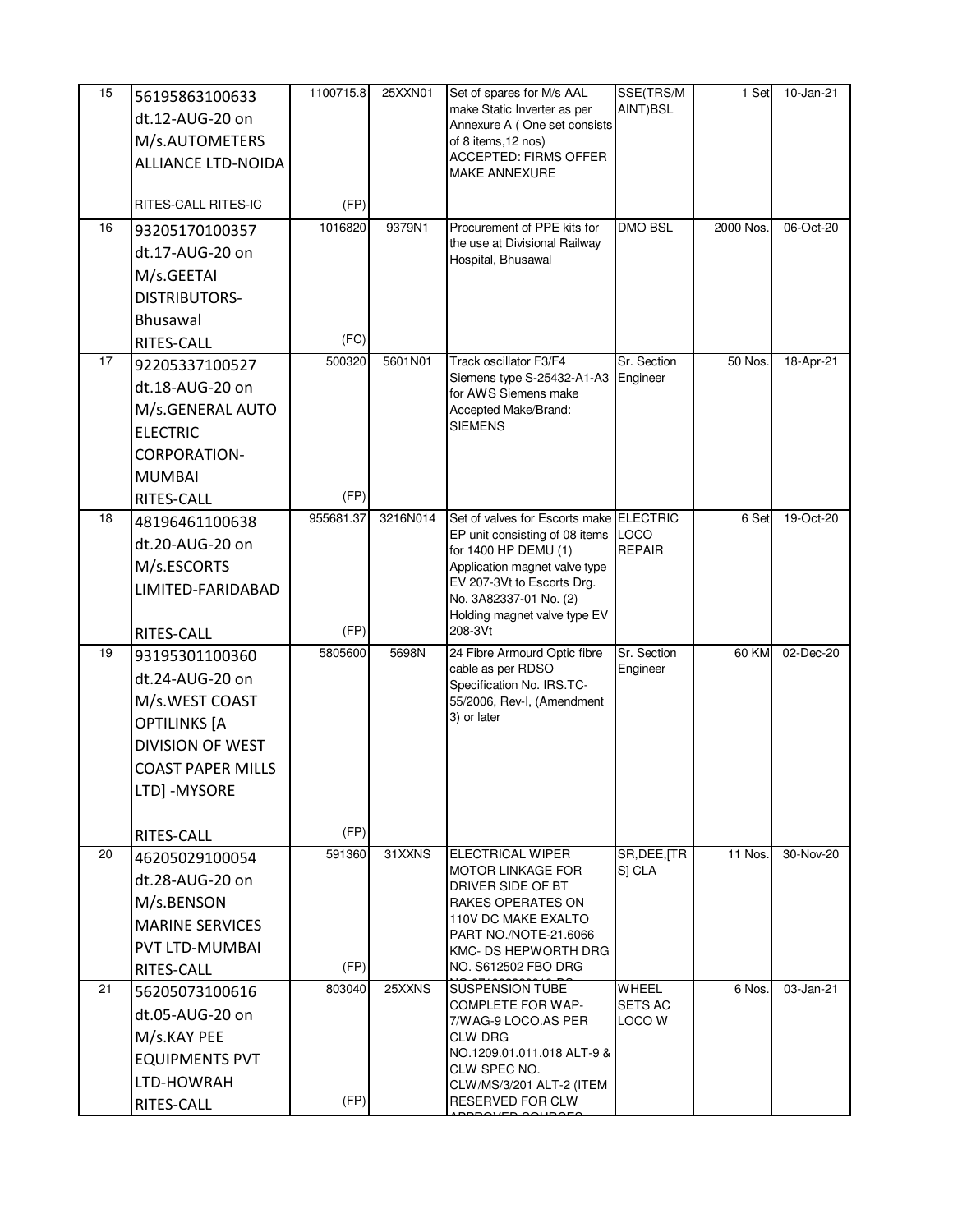| 22 | 92195430100492               | 962649.9  | 92XXN01  | Tuning Unit (TU) of frequency Sr. Section                             |                         | 5 Nos.   | 07-Aug-21 |
|----|------------------------------|-----------|----------|-----------------------------------------------------------------------|-------------------------|----------|-----------|
|    | dt.07-AUG-20 on              |           |          | " A " for AFTC style T1-21                                            | Engineer                |          |           |
|    | M/s.BOMBARDIER               |           |          | type of Bombardier make<br>confirming to                              |                         |          |           |
|    | <b>TRANSPORTATION</b>        |           |          | RDSO/SPN/146/2001 & with                                              |                         |          |           |
|    | <b>INDIA PRIVATE</b>         |           |          | latest version & AMD.<br>Accepted                                     |                         |          |           |
|    | LIMITED-Vadodara             |           |          | Description:Description                                               |                         |          |           |
|    | RITES-CALL                   | (FP)      |          | :Tuning Unit (TU) of fr                                               |                         |          |           |
| 23 | 56195644100629               | 4132800   | 25XXNS   | TRIPLATE PANEL                                                        | PNEUMATIC               | 6 Nos.   | 07-Feb-21 |
|    | dt.10-AUG-20 on              |           |          | <b>MOUNTED IRAB-9 BRAKE</b><br><b>SYSTEM FOR</b>                      | AC LOCO<br>W/           |          |           |
|    | M/s.FAIVELEY                 |           |          | CONVENTIONAL LOCO AS                                                  |                         |          |           |
|    | <b>TRANSPORT RAIL</b>        |           |          | PER RDSO SPEC. NO.ELRS                                                |                         |          |           |
|    | <b>TECHNOLOGIES</b>          |           |          | / SPEC / PBS / 0034, REV-1<br>OF APRIL 2005. OR LATEST                |                         |          |           |
|    | <b>INDIA LIMITED-</b>        |           |          | <b>ITEM IS RESERVED FOR</b>                                           |                         |          |           |
|    | <b>HOSUR</b>                 |           |          | <b>CLW APPROVED</b><br>SOURCES ONLY                                   |                         |          |           |
|    | RITES-CALL                   | (FP)      |          |                                                                       |                         |          |           |
| 24 | 81205009203045               | 1019520   | 8230N01  | Procurement of Refillable                                             | <b>MD BY</b>            | 200 Nos. | 06-Sep-20 |
|    | dt.10-AUG-20 on              |           |          | Oxygen Cylinders of Capacity<br>1320L in preparedness of              |                         |          |           |
|    | M/s.ASK ENTERPRISE-          |           |          | COVID-19 at Byculla Hospital                                          |                         |          |           |
|    | <b>MUMBAI</b>                |           |          |                                                                       |                         |          |           |
|    |                              |           |          |                                                                       |                         |          |           |
|    | RITES-CALL                   | (FP)      |          |                                                                       |                         |          |           |
| 25 | 93205301200353               | 895984    | 9379N01  | acer Intel Core i7 8700 8 GB/<br>1000 GB HDD/Windows 10               | Sr. Section<br>Engineer | 16 Nos.  | 14-Sep-20 |
|    | dt.10-AUG-20 on              |           |          | Professional Model- ACER                                              |                         |          |           |
|    | M/s.LIFESTYLE                |           |          | VERITONM4660G                                                         |                         |          |           |
|    | <b>COMPUTERS AND</b>         |           |          |                                                                       |                         |          |           |
|    | ELECTRONICS, JAIPUR          |           |          |                                                                       |                         |          |           |
|    |                              | (FC)      |          |                                                                       |                         |          |           |
| 26 | RITES-CALL                   | 783000.96 | 35XXNS   | High voltage cable assembly                                           | SR, DEE, [TR            | 2 Nos.   | 12-Feb-21 |
|    | 46205028100050               |           |          | HVTE-ADD-357 of TE                                                    | S] CLA                  |          |           |
|    | dt.12-AUG-20 on              |           |          | connectivity(TYCO) for                                                |                         |          |           |
|    | M/s.S.M.INTERNATIO           |           |          | Bombardier EMU rakes.<br>Material must be supplied by                 |                         |          |           |
|    | NAL-MUMBAI                   | (FP)      |          | authorized dealer or OEM with                                         |                         |          |           |
| 27 | RITES-CALL<br>92205583100526 | 559104    | 6025N009 | test and guarantee/warranty<br>Light Weight Rail (Mono) cum SE(PWAY), |                         | 128 Nos. | 17-Jan-21 |
|    | dt.17-AUG-20 on              |           |          | Road Trolley to RDSO                                                  | [STORES]                |          |           |
|    | M/s.KELVIN                   |           |          | Specification No. TM/SM/16<br>dated 31.03.1992. Accepted              |                         |          |           |
|    | <b>ENTERPRISES INDIA -</b>   |           |          | Make/Brand: Kelvin.                                                   |                         |          |           |
|    | New Delhi                    |           |          |                                                                       |                         |          |           |
|    | RITES-CALL                   | (FP)      |          |                                                                       |                         |          |           |
| 28 | 92205535100544               | 934220.16 | 6025N005 | Mechanical Track Jack 8 Ton                                           | SE(PWAY),               | 96 Nos.  | 23-Nov-20 |
|    | dt.25-AUG-20 on              |           |          | Capacity (Non-Infringing                                              | [STORES]                |          |           |
|    | M/s.RIDDHI SIDDHI            |           |          | Type) and Rack and Pinion<br>Type to RDSO Specification               |                         |          |           |
|    | ENTERPRISES-JAIPUR           |           |          | No. TM/SM/21 (Rev. 01 of                                              |                         |          |           |
|    |                              |           |          | 2003). Accepted Make/Brand:<br>M/s Navyug Industries, New             |                         |          |           |
|    | RITES-CALL                   | (FP)      |          | Delhi.                                                                |                         |          |           |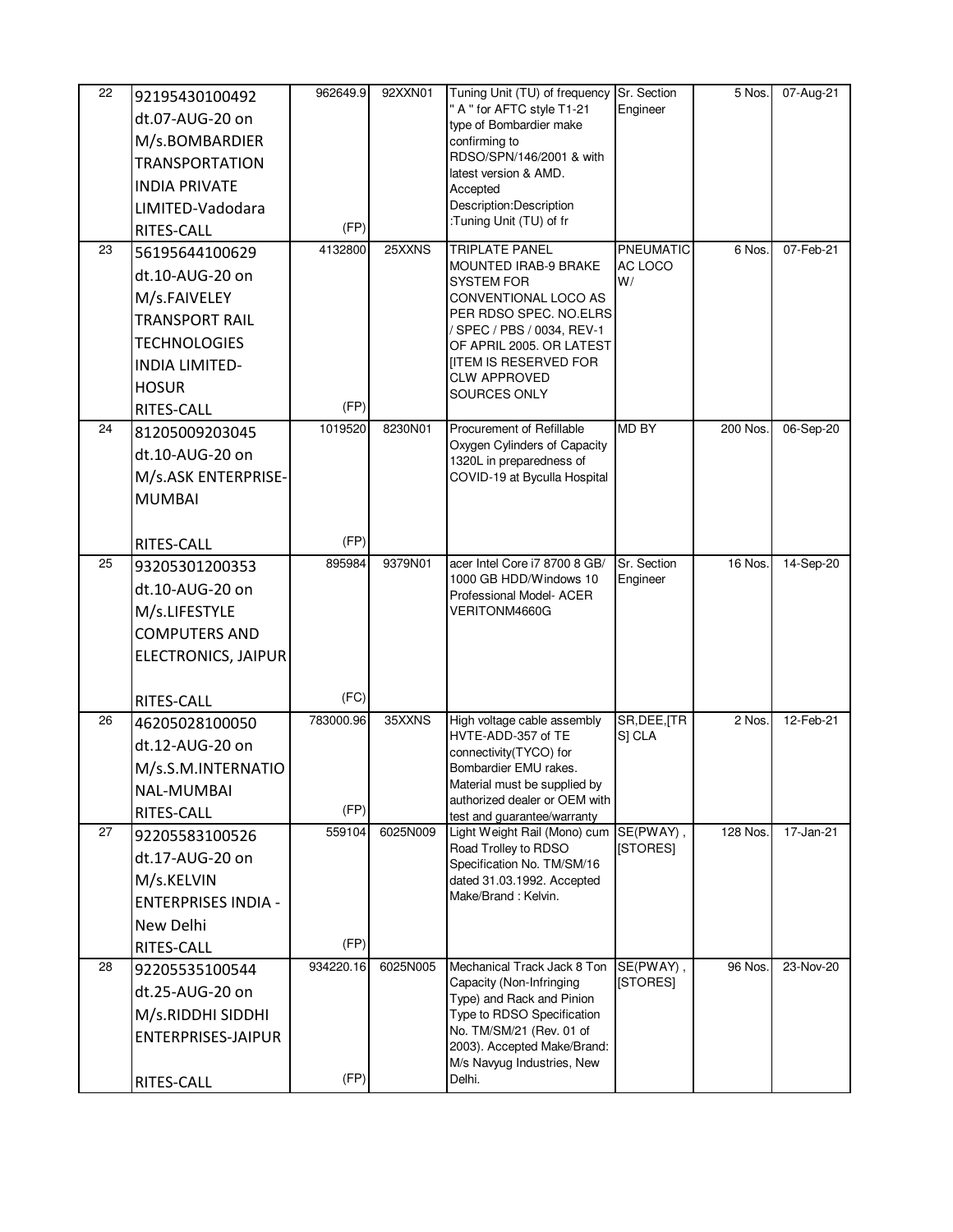| 29 | 92195961100545      | 2159400   | 6012N1   | <b>M.S. FISH BOLTS WITH</b>                                | SE(PWAY),                         | 30000 Nos. | 25-Dec-20 |
|----|---------------------|-----------|----------|------------------------------------------------------------|-----------------------------------|------------|-----------|
|    | dt.25-AUG-20 on     |           |          | NUT SIZE 25 X 140 AS PER<br>RDSO DRG NO.T-1899, IRS        | [STORES]                          |            |           |
|    | M/s.AAS UDYOG-      |           |          | SPECIFICATION 23/67 Make                                   |                                   |            |           |
|    | <b>KOLKATA</b>      |           |          | : Firm's own make, inspection                              |                                   |            |           |
|    | RITES-CALL          | (FP)      |          | by RITES at PLOT NO<br>A/4/2RIC INDUSTRIAL                 |                                   |            |           |
| 30 | 92196003100547      | 2374632   | 6032NS01 | Abrasive Rail Cutter as per                                | SE(PWAY),                         | 26 Nos.    | 23-Nov-20 |
|    | dt.25-AUG-20 on     |           |          | RDSO Specification No.<br>TM/SM/01 Rev. 01 of 2012         | [STORES]                          |            |           |
|    | M/s.BALAJI SALES    |           |          | with 05 years AMC. Accepted                                |                                   |            |           |
|    | AGENCY-MUMBAI       |           |          | Make/Brand: Balaji Sales                                   |                                   |            |           |
|    | RITES-CALL          | (FC)      |          | Agency.                                                    |                                   |            |           |
| 31 | 88205037100054      | 609840    | 38       | FRICTION WEDGE (BLC)                                       | N.P.OH                            | 300 Nos.   | 05-Oct-20 |
|    | dt.04-AUG-20 on     |           |          | TO RDSO DRG.NO. WX<br>10046 to RDSO                        | <b>SHOP KWV</b>                   |            |           |
|    | M/s.WABTEC          |           |          | SPECIFICATION NO.                                          |                                   |            |           |
|    | <b>TEXMACO RAIL</b> |           |          | CONTR - 02-MISC -2007.<br>(MATERIAL TO BE                  |                                   |            |           |
|    | PRIVATE LIMITED-    |           |          | PROCURED FROM RDSO                                         |                                   |            |           |
|    | <b>KOLKATA</b>      |           |          | APPROVED SOURCES                                           |                                   |            |           |
|    | RITES-CALL          | (FC)      |          | ONLY)                                                      |                                   |            |           |
| 32 | 95205230100358      | 837092    | 5646N001 | Universal 110 V AC LED                                     | <b>SIGNAL</b><br><b>INSPECTOR</b> | 1 Set      | 04-Dec-20 |
|    | dt.05-AUG-20 on     |           |          | based main signal for CLS<br>signal with built in current  | <b>NGP</b>                        |            |           |
|    | M/s.GENERAL AUTO    |           |          | regulator, retrofittable in                                |                                   |            |           |
|    | <b>ELECTRIC</b>     |           |          | existing CLS unit, as per<br>RDSO specification            |                                   |            |           |
|    | <b>CORPORATION-</b> |           |          | RDSO/SPN/199/2010/Rev 1.0                                  |                                   |            |           |
|    | <b>MUMBAI</b>       |           |          | or later amendment. To                                     |                                   |            |           |
|    | RITES-CALL          | (FP)      |          |                                                            |                                   |            |           |
| 33 | 81205010203046      | 1203600   | 8230N02  | Refillable Oxygen Cylinders of MD BY                       |                                   | 100 Nos.   | 06-Sep-20 |
|    | dt.10-AUG-20 on     |           |          | Capacity 48 Ltrs. (JUMBO<br>type for Medical use) as per   |                                   |            |           |
|    | M/s.SETH AIR        |           |          | description mentioned in GeM                               |                                   |            |           |
|    | PRODUCTS-           |           |          | Contract No. GEMC-<br>511687732752687 dated                |                                   |            |           |
|    | <b>FARIDABAD</b>    |           |          | 07/08/20                                                   |                                   |            |           |
|    | RITES-CALL          | (FP)      |          |                                                            |                                   |            |           |
| 34 | 91195082100371      | 899160    | 45XXN3   | Supply, installation &                                     | SR.DME                            | 1 Nos.     | 06-Nov-20 |
|    | dt.10-AUG-20 on     |           |          | commissioning of electric<br>driven screw type air         | CnW                               |            |           |
|    | M/s.PACKING HOUSE-  |           |          | compressor with air dryer as                               |                                   |            |           |
|    | <b>MUMBAI</b>       |           |          | per specification attached.                                |                                   |            |           |
|    | RITES-CALL          | (FP)      |          |                                                            |                                   |            |           |
| 35 | 93205267100354      | 613600    | 9379N1   | Supply of PVC Jacketed wire<br>rope for Track Lead         | Sr. Section<br>Engineer           | 20000 MTR  | 24-Sep-20 |
|    | dt.10-AUG-20 on     |           |          | connections. The wire rope                                 |                                   |            |           |
|    | M/s.RAJ TRADE LINK- |           |          | should be of Galvanized steel                              |                                   |            |           |
|    | <b>NAGPUR</b>       |           |          | wire rope 6mm dia (6 x 19<br>stranded wire with steel core |                                   |            |           |
|    | RITES-CALL          | (FX)      |          | of 6mm dia) sheathed with                                  |                                   |            |           |
| 36 | 75205071103076      | 787239.36 | 7901N30  | PROCUREMENT OF<br>STAINLESS ST EEL C.O.T                   | <b>PRINCIPAL</b><br>CETI          | 72 Nos.    | 12-Nov-20 |
|    | dt.14-AUG-20 on     |           |          | WITH MOSQUITO NET                                          | <b>THAKU</b>                      |            |           |
|    | M/s.D.S. FURNITURE  |           |          | PROVISION. Size: 1981mm                                    |                                   |            |           |
|    | <b>WORKS-MUMBAI</b> |           |          | (L) x 725mm (W) x 750mm<br>(H). Leg: 40x40 mmsq. pipe      |                                   |            |           |
|    |                     |           |          | 16swg Be d side support                                    |                                   |            |           |
|    | RITES-CALL          | (FP)      |          | 25x25 mmsq. pipe with top                                  |                                   |            |           |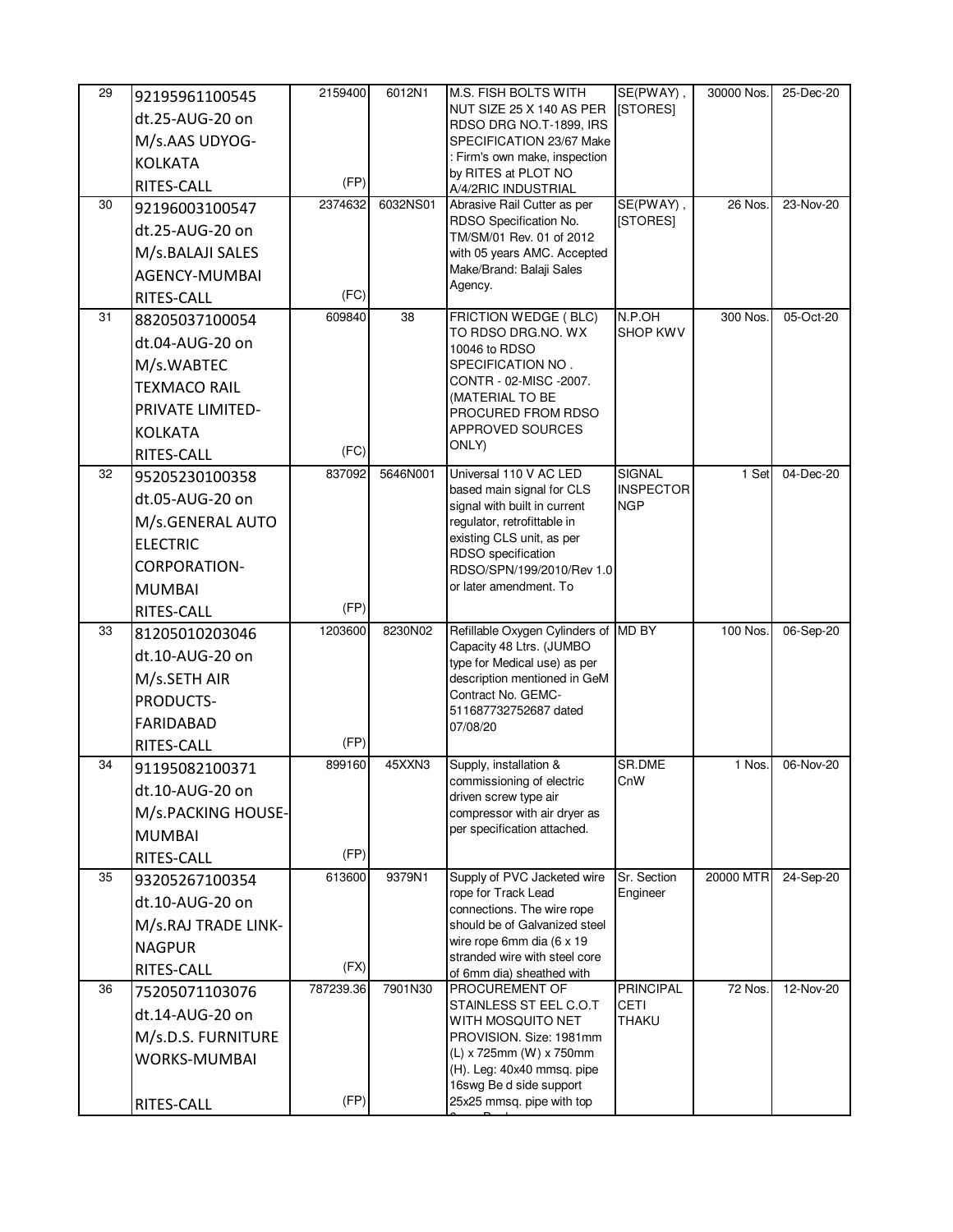| 37<br>38 | 96195238100330<br>dt.19-AUG-20 on<br>M/s.GRW PUMPS<br>PRIVATE LIMITED-<br><b>KOLKATA</b><br>RITES-CALL<br>91205215100391                     | 1220800<br>(FP)<br>1066701 | 4735Nxx<br>83XXN01 | Supply, Erection, Installation<br>and commissioning (including<br>two year free warranty period)<br>of Vertical Turbine oil<br>Lubricated 150HP pump set.<br>Capable to deliver 6000 LPM<br>at head range 72mtr.<br>Complete<br>Ultrasonic harmonic scalpel<br>for DRH Pune | <b>SECTTION</b><br>ENG.ELECT.<br>SR. DMO<br><b>PUNE PA</b> | 1 Nos.<br>1 Nos. | 16-Jan-21<br>12-Oct-20 |
|----------|----------------------------------------------------------------------------------------------------------------------------------------------|----------------------------|--------------------|-----------------------------------------------------------------------------------------------------------------------------------------------------------------------------------------------------------------------------------------------------------------------------|------------------------------------------------------------|------------------|------------------------|
|          | dt.21-AUG-20 on<br>M/s.OM SAI<br><b>ENTERPRISES-PUNE</b><br>RITES-CALL                                                                       | (FP)                       |                    |                                                                                                                                                                                                                                                                             |                                                            |                  |                        |
| 39       | 56205072100666<br>dt.24-AUG-20 on<br>M/s.SKF INDIA LTD-<br><b>GURGAON</b><br>RITES-CALL                                                      | 1281480<br>(FP)            | 25XXNS             | SET OF CYLINDRICAL<br><b>ROLLER BEARING</b><br>(DRIVING & NON DRIVING)<br>NU 1964 & NH 1044 FOR<br>WAG9/WAP7 CLASS LOCO.<br>MANUFACTURERS DRG.<br>NO. (a) DE:NU 1964 M1A.C4                                                                                                 | WHEEL<br><b>SETS AC</b><br>LOCO W                          | 12 Set           | 21-Feb-21              |
| 40       | 46205030100056<br>dt.28-AUG-20 on<br>M/s.BENSON<br><b>MARINE SERVICES</b><br>PVT LTD-MUMBAI<br>RITES-CALL                                    | 591360<br>(FP)             | 31XXNS             | <b>ELECTRICAL WIPER</b><br><b>MOTOR LINKAGE FOR</b><br>NON DRIVER SIDE OF BT<br>RAKES OPERATES ON 110<br>V DC MAKE HEPWORTH<br>DRG NO. S612533, EXALTO<br>PART NO/ NOTE -21.6066<br>KMC- NDS, FBO DRG                                                                       | SR, DEE, [TR<br>S] CLA                                     | 11 Nos.          | 30-Nov-20              |
| 41       | 60195130103008<br>dt.04-AUG-20 on<br>M/s.BHARAT RAIL O<br><b>MOTIVE</b><br><b>CORPORATION-</b><br><b>KOLKATA</b><br>RITES-CALL               | 934641.42<br>(FP)          | 72XXNS             | DIGITAL LOW RESISTANCE SR, DEE, TR<br>OHM METER [ DLRO] AS<br>PER SPECIFICATION<br>ATTACHED. MAKE<br>MEGGER, SONEL, AVO,<br>DOBLE. TO BE<br>PURCHASED FROM OEM<br>OR AUTHORIZED<br>DEALERS ONLY. OFFERS<br><b>WITHOUT MENTIONING</b>                                        | S] CLA                                                     | 1 Nos.           | 02-Dec-20              |
| 42       | 48205338100625<br>dt.06-AUG-20 on<br>M/s.WELDTECH<br><b>ENGINEERS-</b><br>KANSBAHAL<br>RITES-CALL                                            | 597999.36<br>(FP)          | <b>11NS</b>        | Radiator Hood as per C.Rly<br>Parel Drawing No JT/SK-3095 HYDROULIC<br>for ZDM3 Loco of KSR in<br>Parel Workshop.                                                                                                                                                           | <b>DIESEL</b><br><b>SHO</b>                                | 4 Nos.           | 05-Sep-20              |
| 43       | 56205220100627<br>dt.10-AUG-20 on<br>M/s.KUMAR<br><b>INDUSTRIES [MAIN</b><br><b>SWITCH DIVISION]-</b><br><b>DELHI</b><br>RITES-CALL RITES-IC | 871360<br>(FC)             | 25XXNS             | LED BASED COMPACT<br><b>FLUORESCENT LAMP</b><br>FITTING ASSEMBLY<br>COMPLETE AS PER CLW<br>SPECN NO.CLW/ES/L-22<br>ALT -F ITO BE PROCURED<br>FROM CLW APPROVED<br>SOURCES ONLY]                                                                                             | <b>DRIVER</b><br><b>DESK</b>                               | 400 Nos.         | 25-Sep-20              |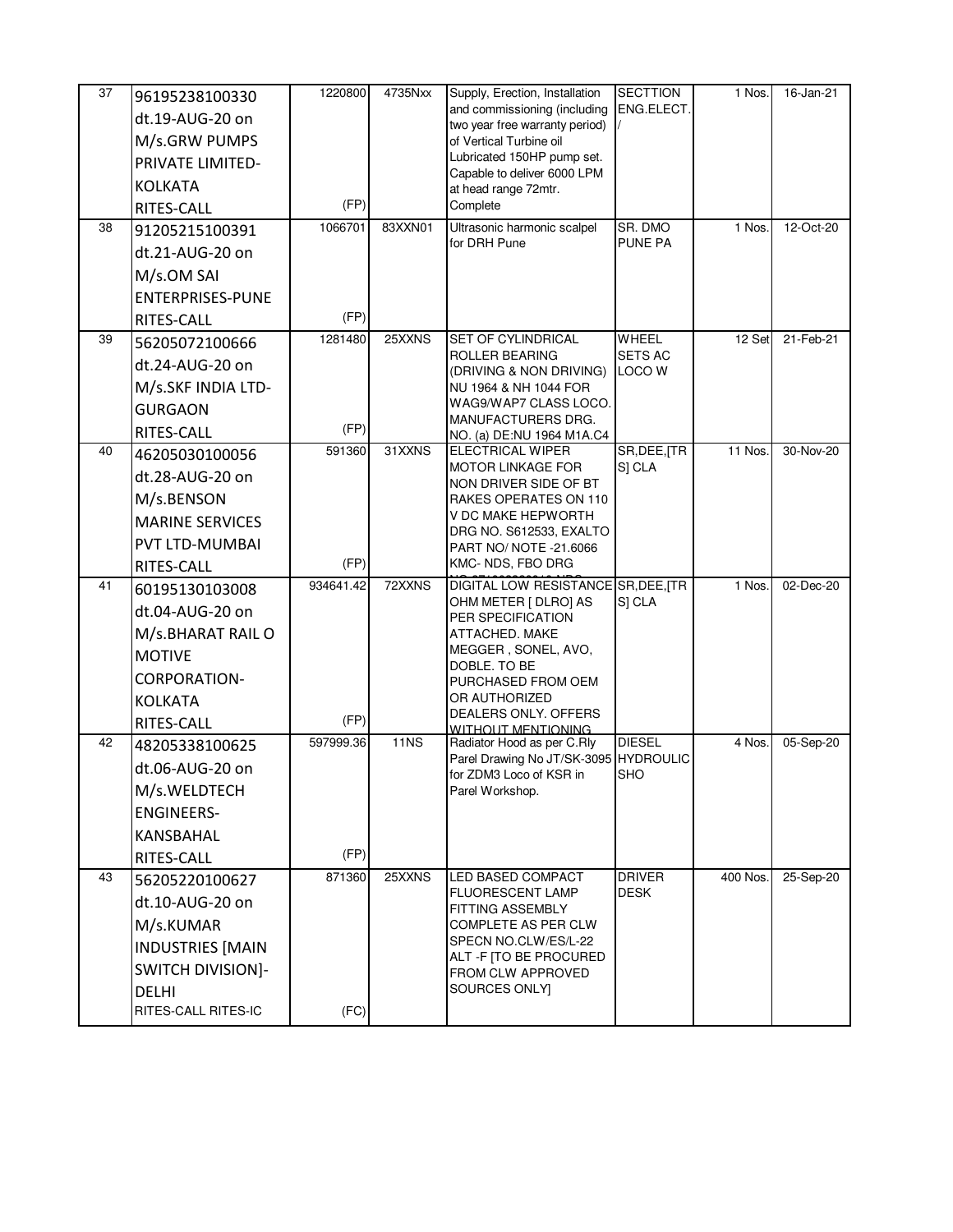| 44 | 27205023103067              | 1185408    | 25XXNS  | PINION 16 TEETH FOR TM                                              | <b>TRACTION</b>                 | 108 Nos. | 12-Feb-21 |
|----|-----------------------------|------------|---------|---------------------------------------------------------------------|---------------------------------|----------|-----------|
|    | dt.12-AUG-20 on             |            |         | HS-15250A FOR ELECT.                                                | <b>MOTOR</b><br><b>OVERH</b>    |          |           |
|    | M/s.TRINA NRE               |            |         | LOCO, AS PER RDSO<br>DRG.NO.SKDL-4373 ALT-D                         |                                 |          |           |
|    | <b>TRANSPORTATION</b>       |            |         | TO RDSO SPECN                                                       |                                 |          |           |
|    | LIMITED-Bahadurgarh         |            |         | NO.MP.0.2800.09 (REV-02)<br>JUNE 05                                 |                                 |          |           |
|    |                             |            |         |                                                                     |                                 |          |           |
|    | RITES-CALL                  | (FP)       |         |                                                                     |                                 |          |           |
| 45 | 56205011100634              | 54230875.8 | 25XXNS  | <b>TIMKEN MAKE TAPERED</b><br>ROLLER BEARING L-                     | <b>WHEEL</b><br><b>SETS AC</b>  | 128 Nos. | 10-May-21 |
|    | dt.12-AUG-20 on             |            |         | 558548/L-558510 FOR MAIN                                            | <b>LOCO W</b>                   |          |           |
|    | M/s.MULTIVISTA              |            |         | <b>GEAR FOR WAP-5 LOCO</b>                                          |                                 |          |           |
|    | <b>GLOBAL PRIVATE</b>       |            |         | WHEEL SET (ITEM<br>RESERVED FOR RDSO                                |                                 |          |           |
|    | LIMITED-CHENNAI             |            |         | APPROVED SOURCES OR                                                 |                                 |          |           |
|    | RITES-CALL                  | (FP)       |         | <b>THEIR AUTHORIZED</b>                                             |                                 |          |           |
| 46 | 85205327100756              | 1252030.5  | 65XXNS  | Fixture for Anti Roll Bracket<br>Assembly as per enclosed           | CWM,<br>CARRIAGE                | 1 Nos.   | 16-Nov-20 |
|    | dt.18-AUG-20 on             |            |         | specification as Annexure A.                                        | WORKSH                          |          |           |
|    | M/s.PREMIER                 |            |         |                                                                     |                                 |          |           |
|    | <b>CONTROL SYSTEM-</b>      |            |         |                                                                     |                                 |          |           |
|    | <b>NAVI MUMBAI</b>          |            |         |                                                                     |                                 |          |           |
|    | RITES-CALL                  | (FP)       |         |                                                                     |                                 |          |           |
| 47 | 91205261100394              | 1687840    | 45XXN02 | Set of valves for ESCORTS<br>make modular brake controller Engineer | Sr. Section                     | 10 Set   | 11-Dec-20 |
|    | dt.24-AUG-20 on             |            |         | type ESBS III M for 1400 HP                                         |                                 |          |           |
|    | M/s.ESCORTS                 |            |         | DEMU consisting of $-1$ .                                           |                                 |          |           |
|    | LIMITED-FARIDABAD           |            |         | Equalizing discharge valve to<br>ESCORTS Pt. No.6600-01             |                                 |          |           |
|    |                             |            |         | No. 2. Isolating valve to                                           |                                 |          |           |
|    | RITES-CALL                  | (FP)       |         | <b>ESCORTS</b>                                                      |                                 |          |           |
| 48 | 85205411100790              | 542800     | 72XXNS  | <b>DE-MOUNTING TOOL</b><br>ASSY. DE-MOUNTING                        | <b>CWM</b><br>WHEEL             | 1 Nos.   | 24-Oct-20 |
|    | dt.25-AUG-20 on             |            |         | <b>TOOL COMPLETE</b>                                                | <b>SHOP MTN</b>                 |          |           |
|    | M/s.BEMCO                   |            |         | <b>ASSEMBLY AS PER</b>                                              |                                 |          |           |
|    | <b>HYDRAULICS LIMITED-</b>  |            |         | DRAWING ATTACHED DIA.<br>365 X 425 L                                |                                 |          |           |
|    | <b>BELGAUM</b>              |            |         |                                                                     |                                 |          |           |
|    | RITES-CALL                  | (FP)       |         |                                                                     |                                 |          |           |
| 49 | 85196544100792              | 582169.28  | 3103NNS | <b>BOGIE FRAME ARRGT.</b><br>FOR MEMU/TC BOGIE                      | <b>TROLLEY</b><br><b>REPAIR</b> | 2 Nos.   | 26-Dec-20 |
|    | dt.26-AUG-20 on             |            |         | WITH AIR SPRING                                                     | <b>SHOP</b>                     |          |           |
|    | M/s.SHREE SHAKTI            |            |         | SUSPENSION TO DRG. NO.                                              |                                 |          |           |
|    | <b>WELDTECH PRIVATE</b>     |            |         | ET03150 ALT-e, WITH<br>RDSO SPEC. NO. C-9202                        |                                 |          |           |
|    | LIMITED-THANE               |            |         | Rev.-02. (WITHOUT BUSH                                              |                                 |          |           |
|    |                             |            |         | TO DGR. NO. CC03124 &                                               |                                 |          |           |
|    | RITES-CALL                  | (FP)       |         | CC32279)                                                            |                                 |          |           |
| 50 | 41185277103249              | 19463510   | 4601N06 | 132 kV/27 kV, 21.6/30.24<br>MVA, 50 Hz, Single Phase                | Sr. Section<br>Engineer         | 1 Nos.   | 30-Dec-20 |
|    | dt.30-AUG-20 on             |            |         | <b>ONAN/ONAF Traction Power</b>                                     |                                 |          |           |
|    | M/s.KANOHAR                 |            |         | Transformer. Complete with all                                      |                                 |          |           |
|    | <b>ELECTRICALS LIMITED-</b> |            |         | accessories and first fill of<br>Transformer Oil [Delivery at       |                                 |          |           |
|    | <b>MEERUT</b>               |            |         | BAU/TSS]. Conforming to                                             |                                 |          |           |
|    | RITES-CALL                  | (FP)       |         | <b>RDSO Specif</b>                                                  |                                 |          |           |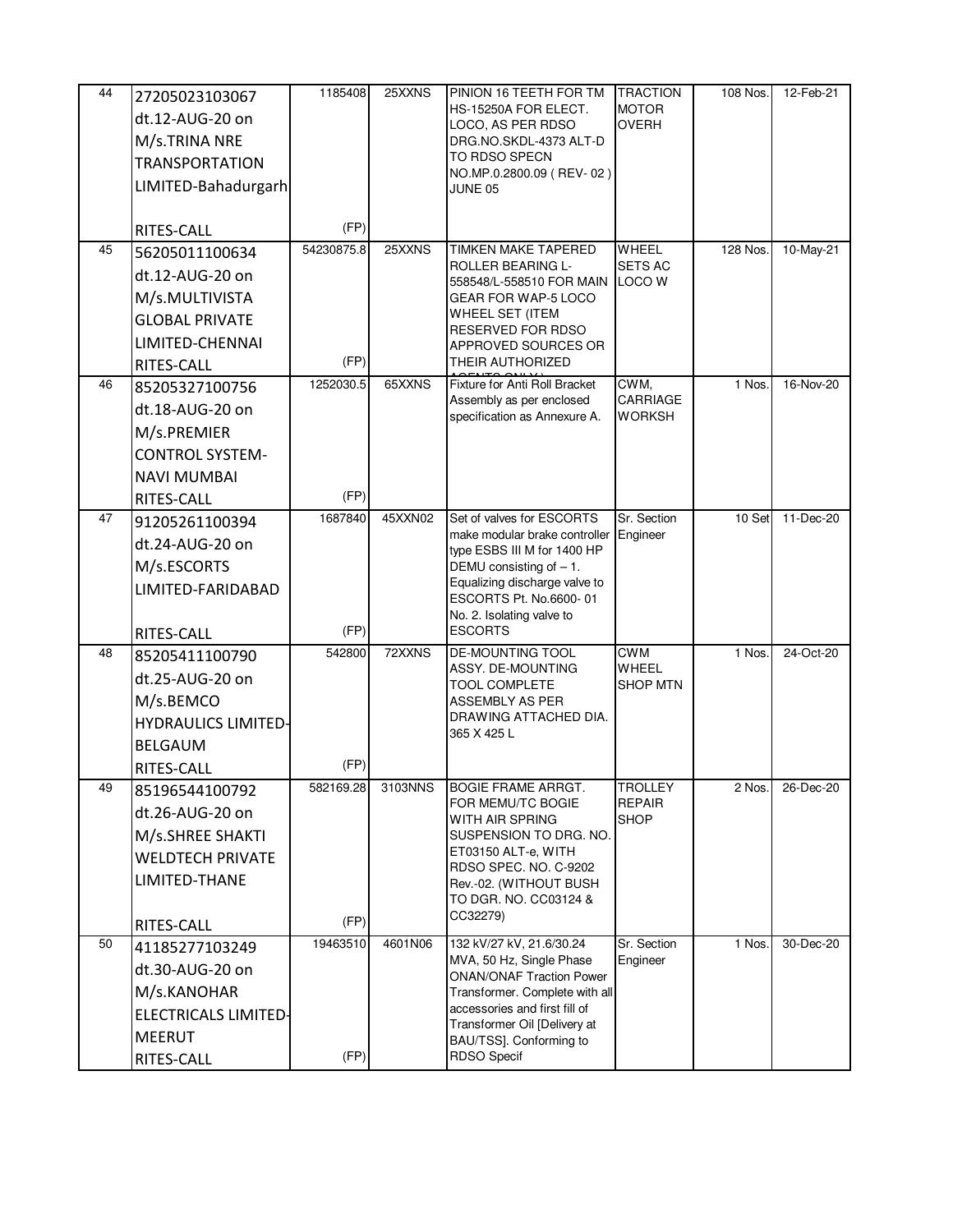| 51<br>52 | 95195690100352<br>dt.01-AUG-20 on<br>M/s.GENERAL<br><b>STORES AND</b><br><b>ENGINEERING</b><br>CO.PVT.LTD.-<br><b>KOLKATA</b><br>RITES-CALL<br>56205119100617 | 519232<br>(FP)<br>1640200 | 38145108<br>25XXNS | Slack adjuster type IRSA-600<br>complete without control rod<br>(Item 44) to RDSO Drg.<br>No.WD-82064-S-01-RC,<br>Alt.12, Item No.1 to 43 & 45 to<br>48 and conforming to STR No.<br>07-ABR-92 read with all<br>Amend. Latest<br><b>TAPPER ROLLER BEARING WHEEL</b> | SR.SEC.EN<br>GR/ C&W/<br>AJ                    | 40 Nos.<br>20 Nos. | 30-Nov-20<br>02-Jul-21 |
|----------|---------------------------------------------------------------------------------------------------------------------------------------------------------------|---------------------------|--------------------|---------------------------------------------------------------------------------------------------------------------------------------------------------------------------------------------------------------------------------------------------------------------|------------------------------------------------|--------------------|------------------------|
|          | dt.05-AUG-20 on<br>M/s.SKF INDIA LTD-<br><b>GURGAON</b><br>RITES-CALL RITES-IC                                                                                | (FP)                      |                    | UNIT TBU-150 SKF NO<br>1639457A(150X250X160)AS<br>PER ABB DRG.NO.1A 016-<br>01494 OR LATEST FOR<br>WAP5 LOCO.(ITEM<br><b>RESERVED FOR RDSO</b>                                                                                                                      | <b>SETS AC</b><br>LOCO W                       |                    |                        |
| 53       | 90195024103022<br>dt.06-AUG-20 on<br>M/s.SHRI AMBIKA<br><b>METALIKS PVT. LTD.-</b><br><b>KOLKATA</b><br>RITES-CALL RITES-IC                                   | 2067360<br>(FC)           | <b>NS</b>          | Fish Plate Bar 655mm Long in GSS<br>Tolerance plus 5 mm minus 0<br>mm for Manufacture of<br>Joggled Fish Plates 60 kg<br>Rail. As Per Drg.No.RDSO/T-<br>5849, Specification-IRS/T-1-<br>2012 Or latest, duly Inspected<br>by RITES                                  | (PATTERN<br><b>MAKING</b>                      | 600 Nos.           | 31-Oct-20              |
| 54       | 93205284100355<br>dt.12-AUG-20 on<br>M/s.RAILCON<br>INTERNATIONAL-<br><b>KOLKATA</b><br>RITES-CALL                                                            | 549880<br>(FP)            | 9379N01            | 198 KV metal oxide, gapless<br>type lightening arrestor, as per Engineer<br>RDSO specification no.<br>ETI/PSI/137 (8/89) with A & C<br>slip no. 1 to 7 or latest (Note -<br>Tenderer to be submitted valid<br>CORE approval letter                                  | Sr. Section                                    | 4 Nos.             | 20-Dec-20              |
| 55       | 48196475100636<br>dt.20-AUG-20 on<br>M/s.KIRLOSKAR<br>PNEUMATIC CO LTD,-<br><b>PUNE</b><br>RITES-CALL                                                         | 1130640<br>(FP)           | <b>10NS</b>        | "REPAIR KIT FOR SEALING DIESEL<br><b>COMPONENTS TO KPCL</b><br>PART NO. 500.14.394.50 for<br>L4r2U2 Transmission of<br>ZDM3 Loco of KSR as Per<br>""AnnexureA"" (One Set<br>Contains 12 Items, $Qty = 19$<br>Nos) Note:- Material to be                             | <b>HYDROULIC</b><br><b>SHO</b>                 | 4 Set              | 20-Feb-21              |
| 56       | 48196476100637<br>dt.20-AUG-20 on<br>M/s.TRIDENT<br><b>SERVICES PVT LTD-</b><br><b>PUNE</b><br>RITES-CALL                                                     | 1020267.72<br>(FP)        | 10 <sub>N</sub>    | "Injector to Cummins Part No<br>3084108 for Cummins Diesel<br>Engine, Model VTA 1710 L for SHO<br>POH of ZDM3 Loco of KSR.<br>Make: Cummins only.Note:-<br>Material to be Purchased from<br>OEM or Authorized dealer of<br>OEM                                      | <b>DIESEL</b><br><b>HYDROULIC</b>              | 24 Nos.            | 18-Nov-20              |
| 57       | 96205055200331<br>dt.21-AUG-20 on<br>M/s.ASKA<br><b>EQUIPMENTS</b><br>LIMITED-DELHI<br>RITES-CALL RITES-IC                                                    | 1867992<br>(FP)           | 3057N65            | Item Description - Portable<br><b>Emergency Lighting System</b><br>with Inflatable Balloon.<br>Category Name - portable<br>emergency lighting system.<br>Model - AIT 4500-GENERAL.                                                                                  | <b>SENIOR</b><br><b>SECTION</b><br><b>ENGI</b> | 8 Nos.             | 18-Oct-20              |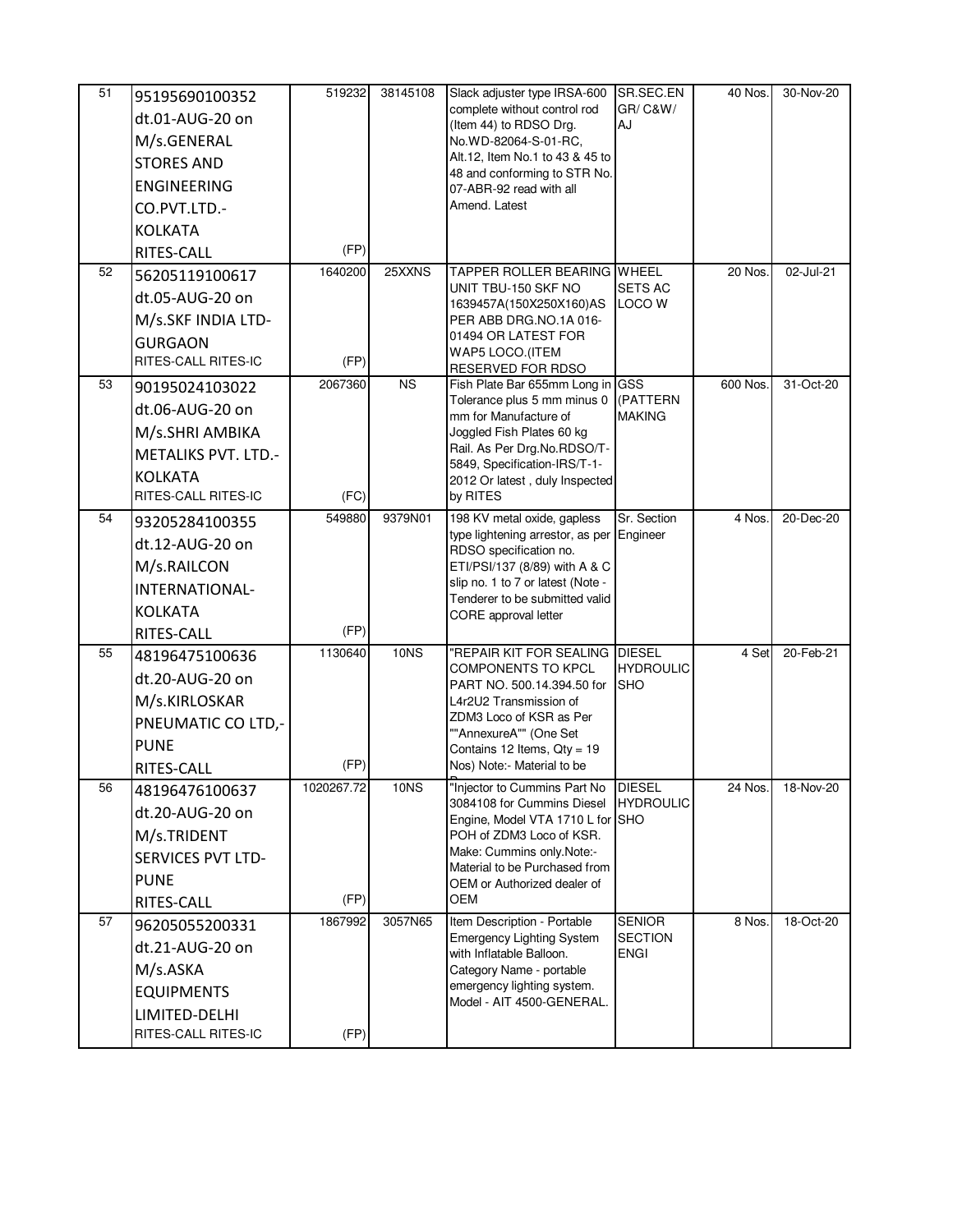| 58 | 56195857100675           | 1313340   | 25XXN01  | Upgradation Kit of AAL make                                         | SSE(TRS/M               | 7 Set    | 24-Jan-21 |
|----|--------------------------|-----------|----------|---------------------------------------------------------------------|-------------------------|----------|-----------|
|    | dt.26-AUG-20 on          |           |          | Telpro-EL (with Non- Metallic<br>Recorder & Metallic Indicator)     | AINT)BSL                |          |           |
|    | M/s.AUTOMETERS           |           |          | Rev 2 type to Telpro EL                                             |                         |          |           |
|    | ALLIANCE LTD-NOIDA       |           |          | Metallic with Additional New<br>feature as per Rev-4 of RDSO        |                         |          |           |
|    |                          |           |          | SPEC: Each set consisting of                                        |                         |          |           |
|    | RITES-CALL               | (FP)      |          |                                                                     |                         |          |           |
| 59 | 36205013103229           | 546483.96 | 4140N001 | Porcelain Bracket Tube                                              | Sr. Section             | 198 Nos. | 28-Feb-21 |
|    | dt.28-AUG-20 on          |           |          | Insulator (RI 6030-1) (1050<br>mm CD) as per RDSO                   | Engineer                |          |           |
|    | M/s.NIRMAL               |           |          | specification No.                                                   |                         |          |           |
|    | <b>ENTERPRISES-</b>      |           |          | TI/SPC/OHE/INS/0070<br>(04/2007) with A&C Slip No. 1                |                         |          |           |
|    | VARANASI                 |           |          | & 2.                                                                |                         |          |           |
|    | RITES-CALL               | (FP)      |          |                                                                     |                         |          |           |
| 60 | 27175005103261           | 4517040   | 2523N79  | Blower for Oil Cooling Unit<br>with Aluminium Impeller and          | Sr. Section<br>Engineer | 16 Nos.  | 31-Mar-21 |
|    | dt.31-AUG-20 on          |           |          | Casing including 30KW Motor                                         |                         |          |           |
|    | M/s.AIR CONTROL          |           |          | for Oil Cooling Unit as per                                         |                         |          |           |
|    | <b>AND CHEMICAL</b>      |           |          | CLWs Specn. No.<br>CLW/ES/3/0647 Alt-E and                          |                         |          |           |
|    | <b>ENGG CO LTD-</b>      |           |          | RDSOs Specn. No. E/10/3/09                                          |                         |          |           |
|    | AHMEDABAD                |           |          | (Motor) with Amendmen                                               |                         |          |           |
|    | RITES-CALL               | (FP)      |          |                                                                     |                         |          |           |
| 61 | 36205011103010           | 2230200   | 46XXN01  | HARD DRAWN STANDARD                                                 | SSE(OHE)P               | 3 KM     | 31-Oct-20 |
|    | dt.04-AUG-20 on          |           |          | COPPER CONDUCTOR<br>CATENERY WIRE SIZE 129                          |                         |          |           |
|    | M/s.STELLAR CABLES       |           |          | SQMM CONFIRMING TO C                                                |                         |          |           |
|    | <b>AND</b>               |           |          | RAILWAYS SPC NO D-89<br>AND IRS SPE NO E-20-54 IN                   |                         |          |           |
|    | <b>INFRASTRUCTURE</b>    |           |          | CONTINOUS LENGTH OF                                                 |                         |          |           |
|    | PRIVATE LIMITED-         |           |          | 1500 MTRS IN ONE NON-                                               |                         |          |           |
|    | <b>CHENNAI</b>           |           |          | RETURNABLE WOODEN<br>DRUM. Make/Br                                  |                         |          |           |
|    | RITES-CALL RITES-IC      | (FP)      |          |                                                                     |                         |          |           |
| 62 | 92205369100498           | 2920500   | 5604NS01 | Wheel Sensors with protection Sr. Section<br>tube of Frauscher make | Engineer                | 15 Nos.  | 06-Feb-21 |
|    | dt.10-AUG-20 on          |           |          | MSDAC type RSR 180 (with                                            |                         |          |           |
|    | M/s.TEJAS                |           |          | BBIK - M 12 GS02 fixing)                                            |                         |          |           |
|    | <b>ENTERPRISES-THANE</b> |           |          | along with cable length of 5<br>Mtr (GS02). Accepted                |                         |          |           |
|    |                          |           |          | Make/Brand: M/s Frauscher                                           |                         |          |           |
|    |                          |           |          |                                                                     |                         |          |           |
|    |                          |           | 5604NS02 |                                                                     |                         |          |           |
|    | RITES-CALL               | (FC)      |          | Wheel Sensors with protection<br>tube of Frauscher make             |                         |          |           |
|    |                          |           |          | MSDAC type RSR 180 (with                                            |                         |          |           |
|    |                          |           |          | BBIK - M 12 GS02 fixing)<br>along with cable length of 10           |                         |          |           |
|    |                          |           |          | Mtrs (GS02) Accepted                                                |                         |          |           |
|    |                          |           |          | Make/Brand: M/s Frauscher                                           |                         |          |           |
|    |                          |           |          |                                                                     | Sr. Section<br>Engineer | 15 Nos.  | 06-Feb-21 |
|    |                          |           |          |                                                                     |                         |          |           |